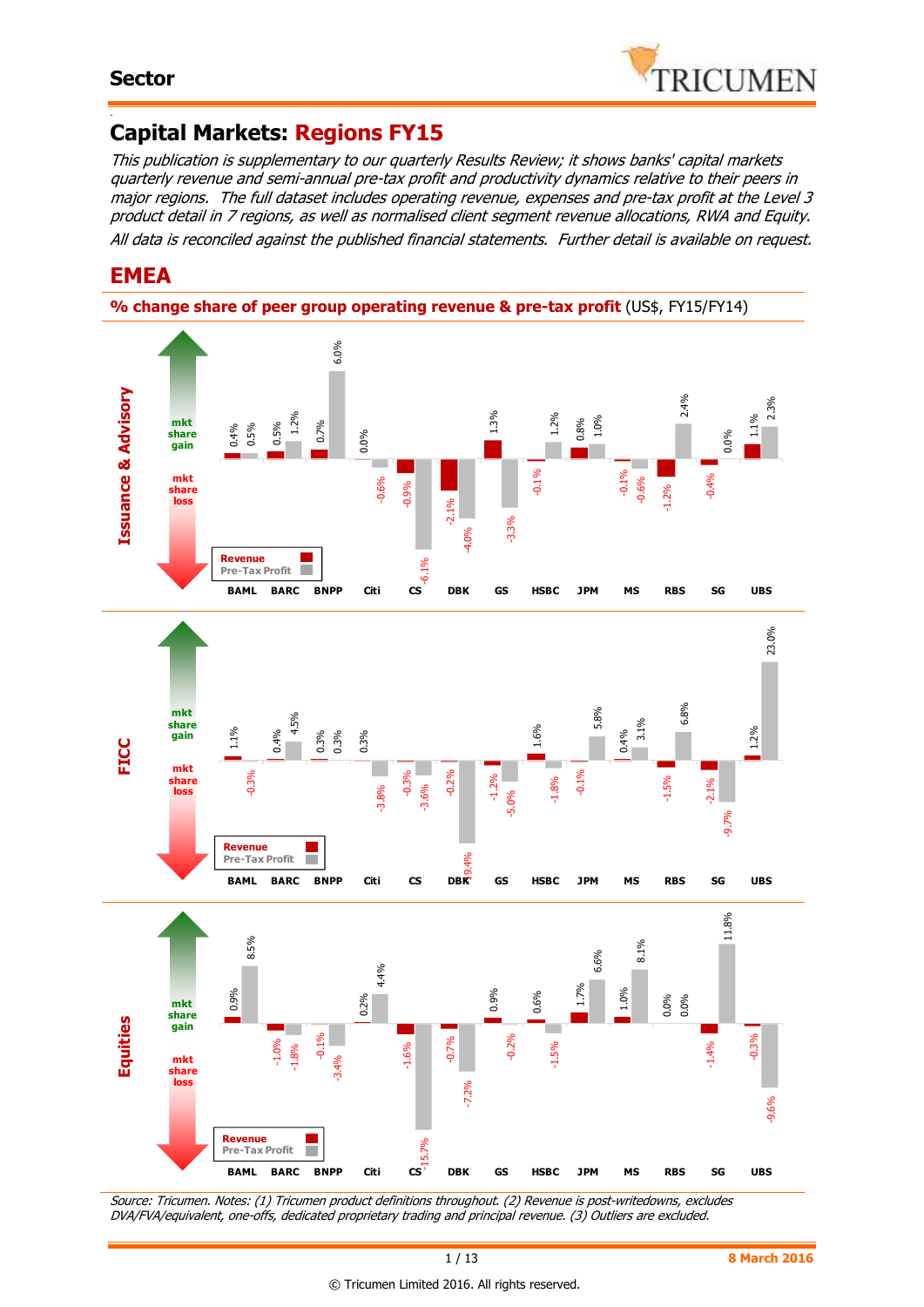

## **EMEA** (cont.)

|                                | <b>BAML</b> | <b>BARC</b> | <b>BNPP</b> | Citi | <b>CS</b>     | <b>DBK</b> | GS | <b>HSBC</b>   | <b>JPM</b>    | <b>MS</b> | <b>RBS</b> | SG | <b>UBS</b> | Top 25% | Bottom 25% |
|--------------------------------|-------------|-------------|-------------|------|---------------|------------|----|---------------|---------------|-----------|------------|----|------------|---------|------------|
| <b>Capital Markets</b>         | ⇑           | ⊕           | ⇨           | ⇨    | ⊕             | ⊕          | ⇩  | 仆             | ⇨             | ⇨         | ⇩          | ⊕  | ⇧          | 2%      | $-11%$     |
| <b>Issuance &amp; Advisory</b> | ⇨           | ⇨           | ⇑           | ⇨    | ⇩             | ⇩          | ⇑  | ⇩             | ⇨             | ⊕         | ⇩          | ⊕  | ⇧          | $-13%$  | $-25%$     |
| <b>DCM Bonds</b>               | ⇑           | ⇨           | N/M         | ⇩    | ⇩             | ⇩          | л  | $\Rightarrow$ | $\Rightarrow$ | ⇨         | ⇩          | ⊕  | ⇧          | $-10%$  | $-36%$     |
| <b>DCM Loans</b>               | ⇩           | ⇨           | ⇩           | ⇑    | ⇩             | ⊕          | ⇨  | 11            | ⇨             | ⇨         | ⇩          | ⊕  | ⇧          | $-2%$   | $-28%$     |
| Securitisation                 | ⇑           | ⇑           | ⇩           | ⇨    | ⇩             | ⇨          | Л  | N/M           | ⇑             | ⊕         | N/M        | ⇨  | ⊕          | $-46%$  | $-78%$     |
| ECM                            | ⇩           | ⊕           | ⇧           | ⊕    | ⇩             | ⇨          |    |               | ⇨             | ⊕         | N/M        | ⇧  | ⇨          | $-14%$  | $-21%$     |
| M&A /Advisory                  | ⊕           | ⊕           | ⊕           | ⇑    | 企             | ⇩          | ⇑  | N/M           | ⇨             | ⇩         | N/M        | ⇨  | ⇨          | 8%      | $-18%$     |
| Sales & Trading                | ⇧           | ⊕           | ⇨           | ⇨    | ⇩             | ⊕          | ⊕  | 仆             | ⇨             | ⇨         | ⊕          | ⊕  | ⇧          | 10%     | $-10%$     |
| <b>FX</b>                      | ⇧           | ⇨           | ⇧           | ⊕    | ⇨             | ⇩          | ⇨  | $\Rightarrow$ | ⇩             | ⊕         | ⊕          | ⊕  | ⇧          | 16%     | $-7%$      |
| Rates                          | ⇑           | ⇨           | ⇩           | ⇨    | N/M           | ⇨          | ⇩  | ⇨             | ⇩             | ⇑         | ⇩          | ⊕  | ⊕          | 3%      | $-12%$     |
| Credit                         | ⇨           | ⇑           | ⇨           | ⇨    | ⊕             | ⊕          | ⊕  | ⇧             | ⊕             | ⇨         | N/M        | ⇩  | ⇧          | 14%     | $-22%$     |
| Commodities                    | ⊕           | ⊕           | ⊕           | ⇑    | ⇑             | ⇩          | ⇩  | 11            | ⇨             | ⇨         | N/M        | ⊕  | ⇨          | 9%      | $-18%$     |
| EQ Cash                        | ⇑           | ⇑           | ⇨           | ⊕    | ⊕             | ⇩          | ⇑  | ⇩             | $\Rightarrow$ | ⇨         | N/M        | ⊕  | ⊕          | 37%     | 5%         |
| EQ Derv & Converts             | ⇨           | ⊕           | ⇩           | ⇨    | ⊕             | ⊕          | ⇨  | 企             | 仐             | ⇑         | N/M        | ⊕  | ⊕          | 21%     | $-10%$     |
| <b>Prime Services</b>          | ⊕           | ⊕           | ⇨           | ⊕    | ⊕             | ⇑          | ⇨  | ⇩             | ⇑             | ⊕         | N/M        | ⇨  | 企          | 6%      | $-9%$      |
| Prop & Princ Inv               | N/M         | N/M         | $\bigwedge$ | N/M  | $\Rightarrow$ | N/M        | ⇩  | ⇨             | ⇑             | ⇨         | N/M        | ⊕  | N/M        | $-14%$  | $-35%$     |

#### **Operating revenue dynamics** (US\$, Level 1 products, FY15/FY14)

Source: Tricumen. Notes: (1) Tricumen product definitions apply throughout. (2) Arrows show % change in revenue vs peers. Up-/down-arrows: top-/bottom-quartile. (3) Revenue is post-writedowns, excludes DVA/FVA/equivalent, one-offs and outliers.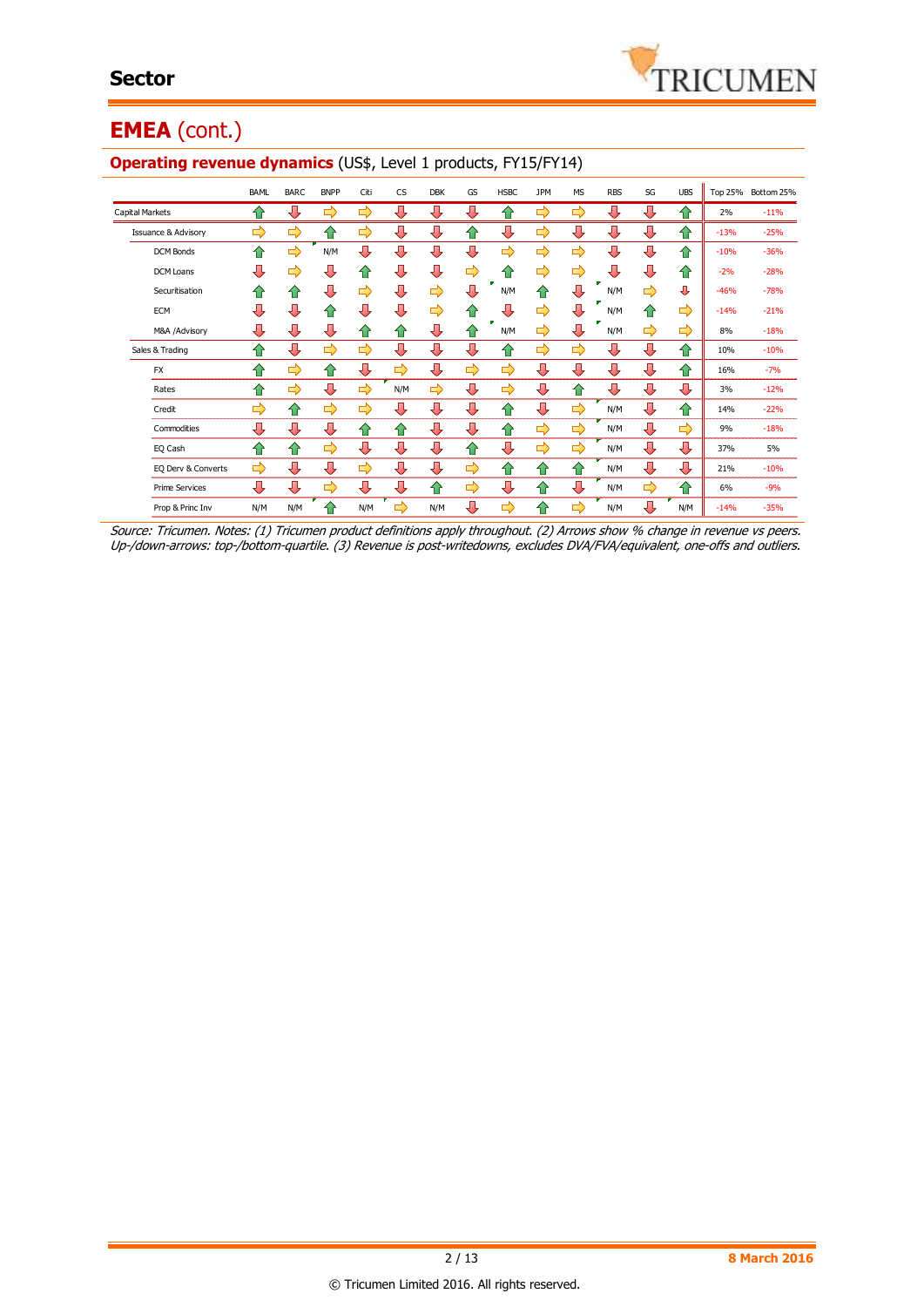

#### **EMEA** (cont.)



Source: Tricumen. Notes: (1) TRIC product definitions, standard deviation, product Level 1; (2) Operating expenses exclude one-off non-operational items, insurance-related benefits & claims, and credit expense/recovery/NPL provisions. Capital expenditure is included as accrued. Litigation expense is allocated to front-line units. (3) positive values indicate outperformance; missing fields indicate that data is not meaningful, or available; (4) outliers are excluded. (5) RBS does not compete in Equities markets.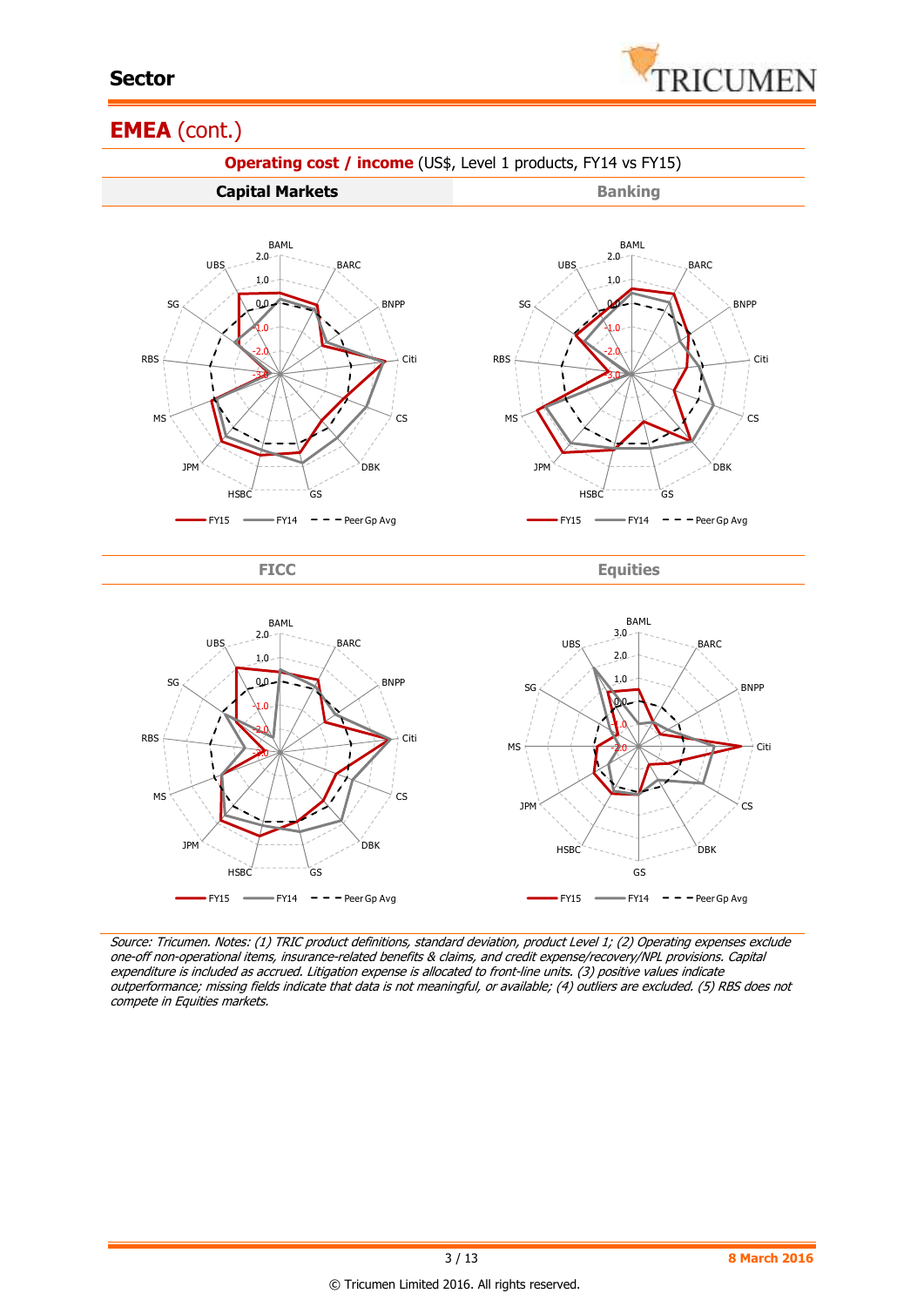

#### **EMEA** (cont.)



Source: Tricumen. Notes: (1) TRIC product definitions, standard deviation, product Level 1; (2) positive values indicate outperformance; missing fields indicate that data is not meaningful, or available; (3) outliers are excluded. (4) RBS does not compete in Equities markets.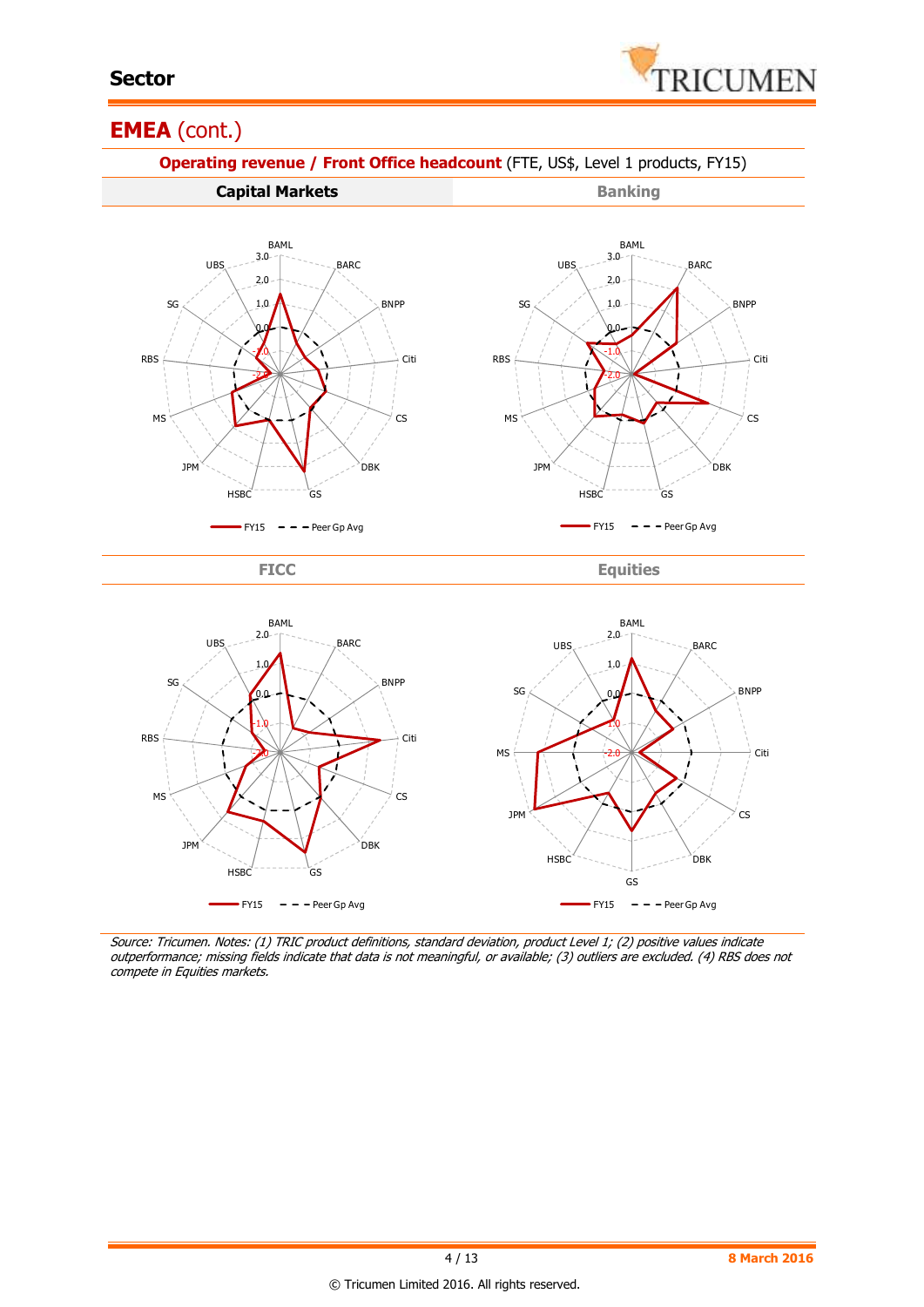#### **Sector**



#### **Americas**



Source: Tricumen. Notes: (1) Tricumen product definitions throughout. (2) Revenue is post-writedowns, excludes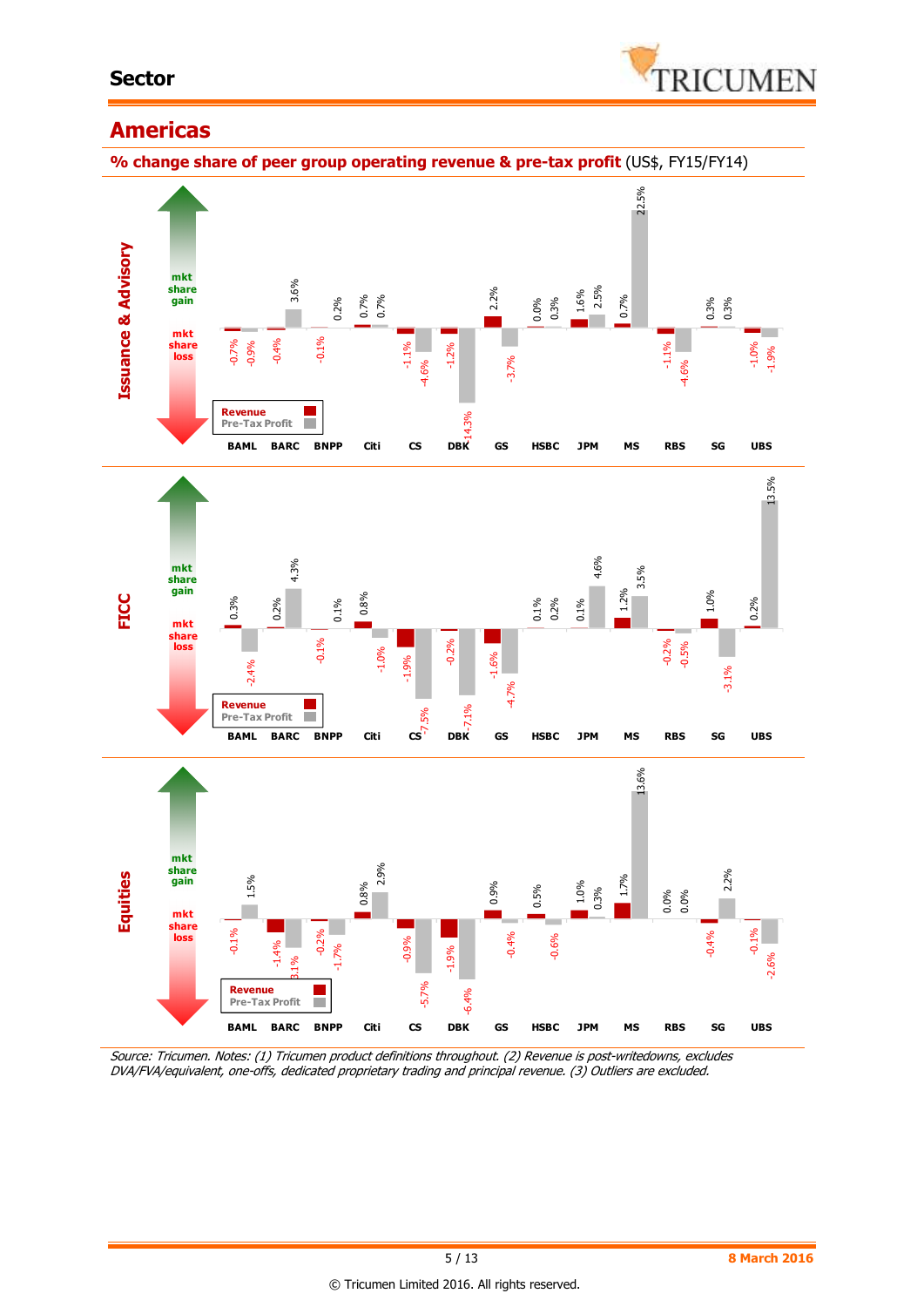## **Americas** (cont.)

|                                | BAML          | <b>BARC</b> | <b>BNPP</b> | Citi | <b>CS</b> | <b>DBK</b> | GS            | <b>HSBC</b> | <b>JPM</b> | <b>MS</b>     | <b>RBS</b> | SG            | <b>UBS</b> |        | Top 25% Bottom 25% |
|--------------------------------|---------------|-------------|-------------|------|-----------|------------|---------------|-------------|------------|---------------|------------|---------------|------------|--------|--------------------|
| Capital Markets                | $\Rightarrow$ | ⊕           | ⊕           | ⇨    | ⊕         | ⊕          | ⇨             | 10          | ⇨          | ⇑             | л          | ♠             | ⊕          | $1\%$  | $-10%$             |
| <b>Issuance &amp; Advisory</b> | ⇩             | ⊕           | ⇨           | ⇨    | ⊕         | ⊕          | ⇑             | ⇨           | ⇑          | 企             | ⊕          | N/M           | ⊕          | 5%     | $-12%$             |
| <b>DCM Bonds</b>               | ⊕             | ⇑           | ⇨           | ⇑    | ⇨         | ⊕          | $\Rightarrow$ | 具           | 合          | ⊕             | ⊕          | N/M           | ⊕          | 4%     | $-12%$             |
| <b>DCM Loans</b>               | л             | ⇨           | ⇨           | ⇑    | л         | л          | ⇨             | N/M         | ⇩          | ⊕             | ⊕          | ⇑             | ⇨          | 11%    | $-24%$             |
| Securitisation                 | л             | ⊕           | ⇨           | ⇑    | ⇨         | ⊕          | л             | 几           | ⇑          | ⇨             | N/M        | ⇑             | ⊕          | $-7%$  | $-18%$             |
| ECM                            | ⇑             | ⊕           | N/M         | л    | Д         | ⊕          | ⇨             | 10          | ⇑          | ⇨             | N/M        | N/M           | ⊕          | $-16%$ | $-24%$             |
| M&A /Advisory                  | ⇨             | ⊕           | N/M         | л    | л         | ⊕          | $\Rightarrow$ | N/M         |            | ⇑             | N/M        | N/M           | ⊕          | 48%    | 0%                 |
| Sales & Trading                | ⇨             | ⇩           | ⊕           | ⇨    | ⊕         | J          | ⇩             | 10          | ⇨          | ⇑             | ⊕          | ⇑             | ⇨          | 4%     | $-10%$             |
| <b>FX</b>                      | ⇨             | ⊕           | ⊕           | ⊕    | ⊕         | ⇨          | ♠             | ⇩           | ⇨          | 企             | ⊕          | $\Rightarrow$ | 企          | 11%    | $-11%$             |
| Rates                          | ⇨             | ⇨           | ⊕           | ⇨    | ⇨         | ⊕          | ⊕             | ⇑           | ⊕          | $\hat{v}$     | ⊕          | ⇑             | ⊕          | 10%    | $-9%$              |
| Credit                         | ⇨             | ⇨           | ⊕           | ⇑    | ⊕         | ⇨          | ⊕             | ⇑           | ⊕          | ⇨             | ⊕          | ⊕             | ⇧          | $-19%$ | $-31%$             |
| Commodities                    | ⇨             | ⇩           | 仐           | ⇨    | N/M       | ⇑          | ⊕             | ⊕           | Д          | $\Rightarrow$ | N/M        | N/M           | N/M        | 16%    | $-22%$             |
| EQ Cash                        | л             | ⇩           | ⇨           | ⇑    | ⊕         | ⊕          | ♠             | 企           | ⇨          | $\Rightarrow$ | N/M        | N/M           | ⊕          | 7%     | $-12%$             |
| EQ Derv & Converts             | ⊕             | ⊕           | ⊕           | ⇨    | ⊕         | ⊕          | ⇨             | 10          | ⇑          | $\bigcirc$    | N/M        | ⊕             | ⇨          | 17%    | $-10%$             |
| <b>Prime Services</b>          | ⇨             | ⇨           | ⊕           | ⇑    | ⊕         | ⊕          | ⊕             | ⇨           | ⊕          | ⇑             | N/M        | N/M           | 企          | 16%    | 2%                 |
| Prop & Princ Inv               | N/M           | N/M         | N/M         | Д    | N/M       | ⇨          | ⇑             | N/M         | л          | ♠             | N/M        | N/M           | N/M        | $-8%$  | $-42%$             |

#### **Operating revenue dynamics** (US\$, Level 1 products, FY15/FY14)

Source: Tricumen. Notes: (1) Tricumen product definitions apply throughout. (2) Arrows show % change in revenue vs peers. Up-/down-arrows: top-/bottom-quartile. (3) Revenue is post-writedowns, excludes DVA/FVA/equivalent, one-offs and outliers.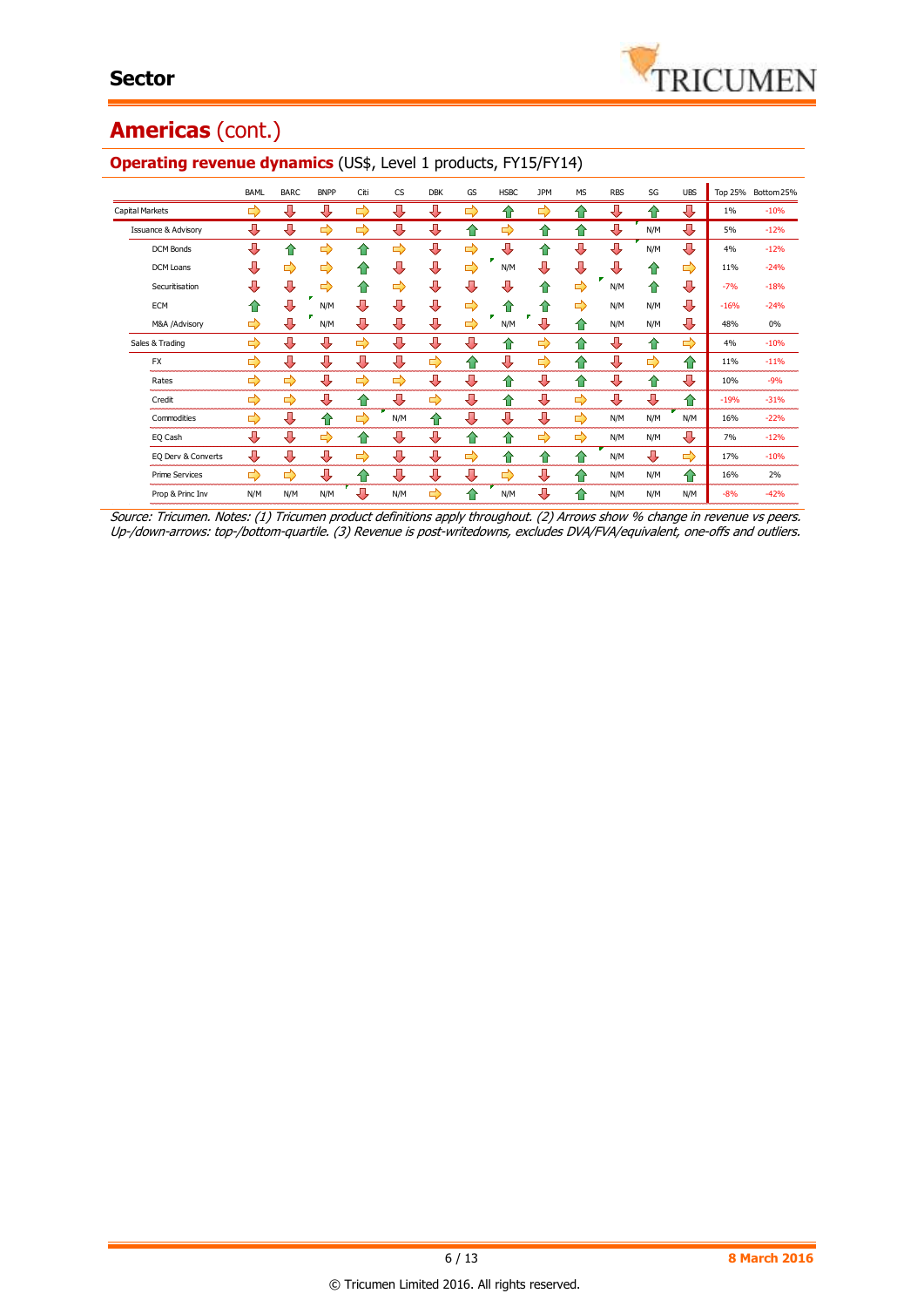

#### **Americas** (cont.)



Source: Tricumen. Notes: (1) TRIC product definitions, standard deviation, product Level 1; (2) Operating expenses exclude one-off non-operational items, insurance-related benefits & claims, and credit expense/recovery/NPL provisions. Capital expenditure is included as accrued. Litigation expense is allocated to front-line units. (3) positive values indicate outperformance; missing fields indicate that data is not meaningful, or available; (4) outliers are excluded. (5) RBS does not compete in Equities markets.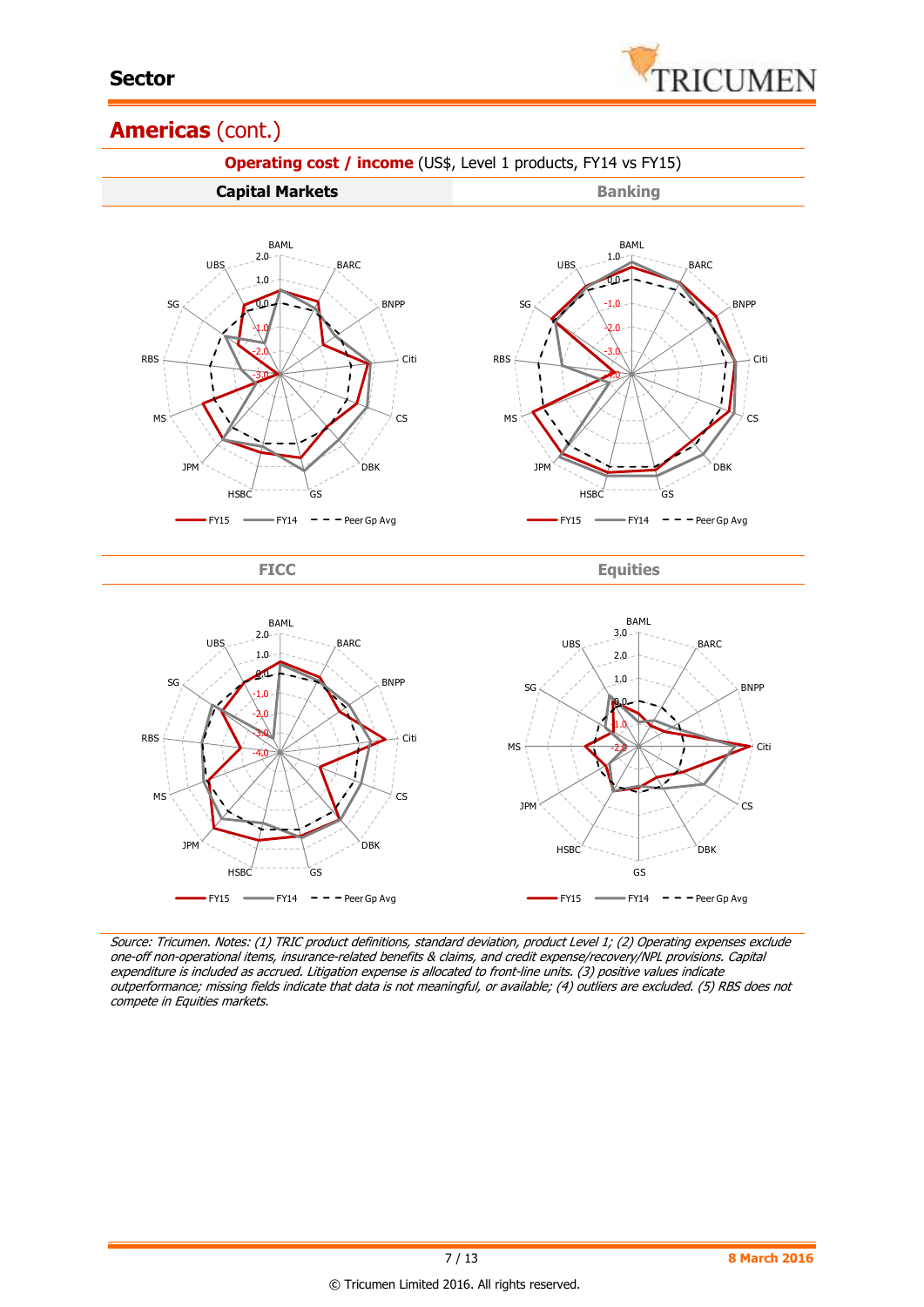

#### **Americas** (cont.)



Source: Tricumen. Notes: (1) TRIC product definitions, standard deviation, product Level 1; (2) positive values indicate outperformance; missing fields indicate that data is not meaningful, or available; (3) outliers are excluded. (4) RBS does not compete in Equities markets.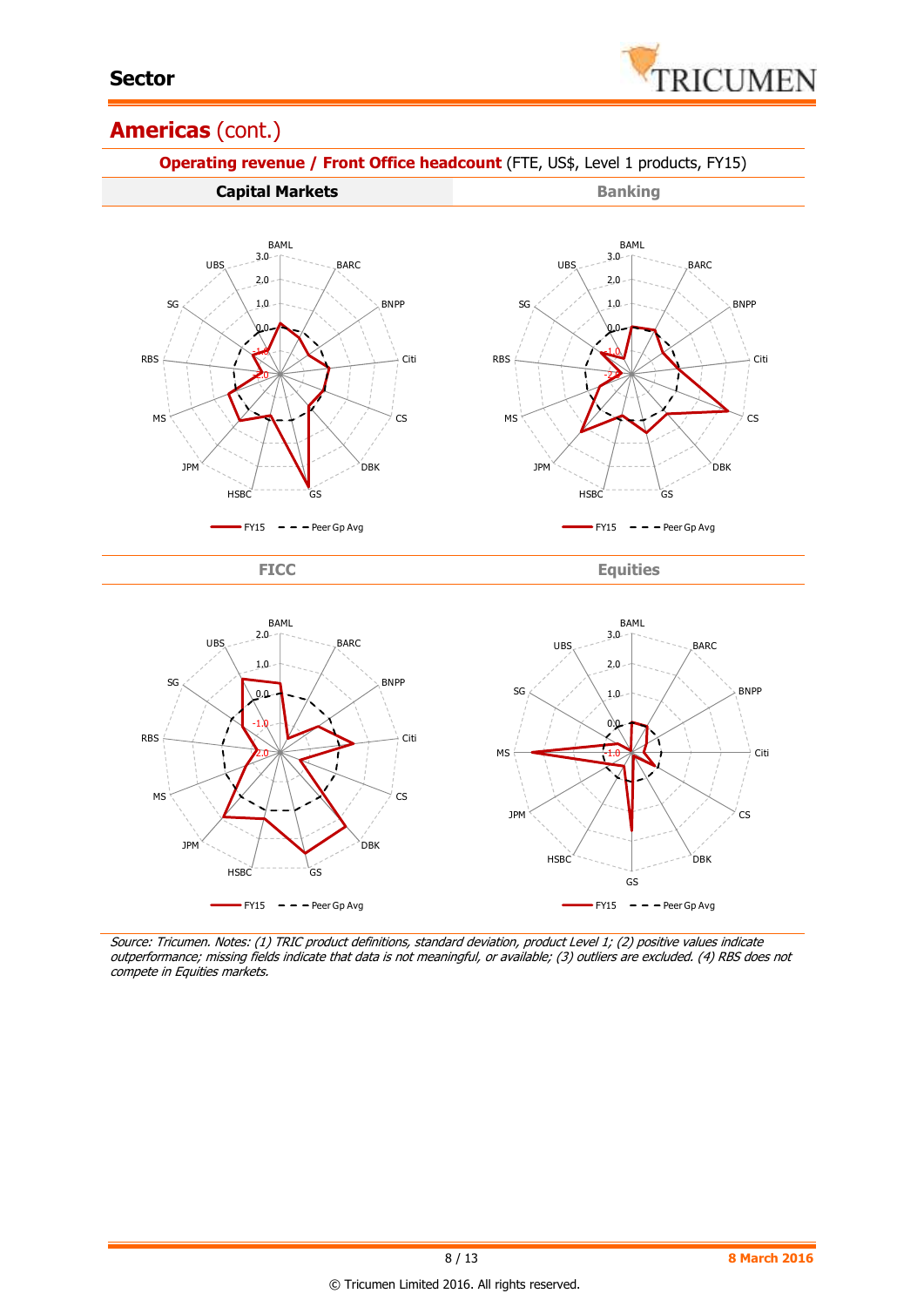

### **Asia Pacific**

**% change share of peer group operating revenue & pre-tax profit** (US\$, FY15/FY14)



Source: Tricumen. Notes: (1) Tricumen product definitions throughout. (2) Revenue is post-writedowns, excludes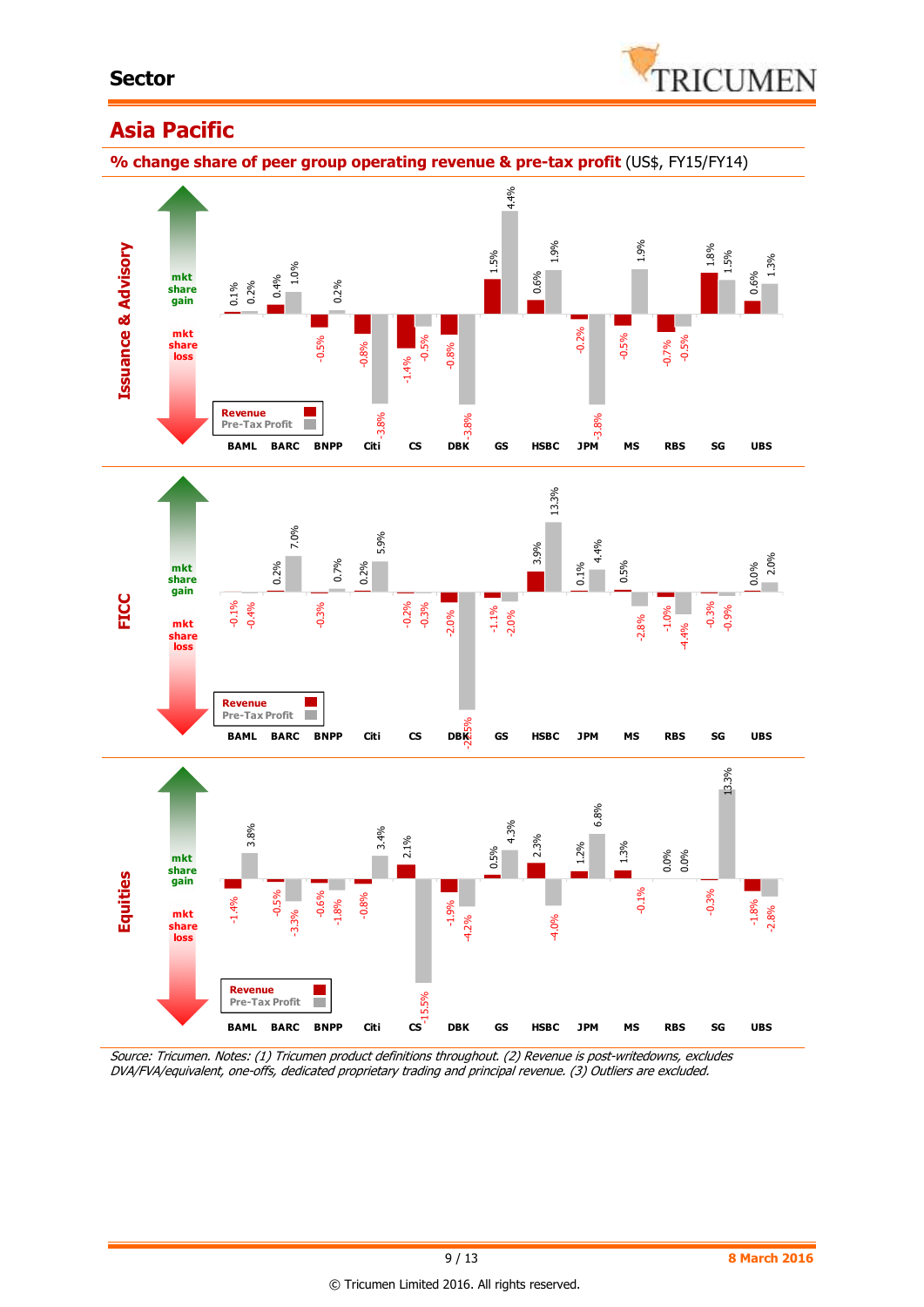# Asia Pacific (cont.)

|                                | <b>BAML</b> | <b>BARC</b> | <b>BNPP</b> | Citi | <b>CS</b> | <b>DBK</b> | GS | <b>HSBC</b> | <b>JPM</b> | <b>MS</b>  | <b>RBS</b> | SG  | <b>UBS</b> |        | Top 25% Bottom 25% |
|--------------------------------|-------------|-------------|-------------|------|-----------|------------|----|-------------|------------|------------|------------|-----|------------|--------|--------------------|
| Capital Markets                | ⊕           | ⇨           | ⊕           | ⊕    | ⇑         | л          | ⇨  | ⇑           | ⇨          | ⇨          | ⊕          | ⇑   | ⊕          | 3%     | $-8%$              |
| <b>Issuance &amp; Advisory</b> | ⇨           | ⇑           | ⊕           | ⊕    | ⊕         | ⊕          | ⇑  | ⇑           | ⇨          | ⊕          | ⊕          | N/M | ⇨          | $-4%$  | $-20%$             |
| <b>DCM Bonds</b>               | ⊕           | ⇑           | ⇨           | ⇩    | ⇨         | ⊕          | ⊕  | ⇑           | ⇑          | ⇨          | ⊕          | N/M | ⊕          | $-17%$ | $-39%$             |
| <b>DCM Loans</b>               | ⊕           | ⇑           | ⇨           | ⊕    | ⇑         | ⇨          | ⇨  | ⇑           | ⊕          | ⊕          | ⊕          | N/M | ⊕          | 6%     | $-57%$             |
| Securitisation                 | л           | ⇧           | ⇨           | ⊕    | ⇑         | ⇨          | ⊕  | N/M         | ⇨          | ⊕          | ⇑          | N/M | N/M        | $-20%$ | $-72%$             |
| <b>ECM</b>                     | ⇨           | л           | N/M         | Л    | л         | л          | ⇑  | л           | ⇨          | ⇑          | N/M        | N/M | ⇑          | $-7%$  | $-38%$             |
| M&A /Advisory                  | ⇑           | ⊕           | ⊕           | 仆    | ⊕         | ⇨          | ⇑  | ⇨           | ⇨          | ⊕          | N/M        | N/M | ⊕          | 54%    | $-13%$             |
| Sales & Trading                | ⊕           | ⇨           | ⊕           | ⇨    | ⇑         | ⊕          | ⇩  | ⇑           | ⇨          | ⇑          | ⊕          | ⇨   | ⇩          | 6%     | $-9%$              |
| <b>FX</b>                      | ⇨           | ⇩           | ⇨           | ⇨    | ⊕         | ⊕          | 企  | ⇑           | ⇨          | ⊕          | ⊕          | ⊕   | 企          | 9%     | $-5%$              |
| Rates                          | ⊕           | ⇑           | ⊕           | ⇨    | ⇨         | ⊕          | ⇨  | ⇑           | ⇨          | ⇧          | ⊕          | ⊕   | ⊕          | 6%     | $-15%$             |
| Credit                         | ⇨           | ⊕           | л           | ⇨    | ⇑         | л          | ⊕  | ⇑           | л          | $\bigcirc$ | ⇑          | ⊕   | ⇨          | $-8%$  | $-29%$             |
| Commodities                    | ⇑           | л           | N/M         | ⇨    | 合         | Д          | ⊕  | ⇨           | ⇨          | ⇩          | N/M        | N/M | N/M        | $-12%$ | $-46%$             |
| EQ Cash                        | ⊕           | 슙           | ⊕           | ⊕    | л         | ⊕          | ⇨  | ⇨           | 슙          | ⇨          | N/M        | 슙   | ⊕          | 41%    | $-9%$              |
| EQ Derv & Converts             | ⊕           | л           | ⇨           | ⇨    | ⇑         | ⊕          | ⊕  | ⇑           | ⇑          | ⇨          | N/M        | ⊕   | ⊕          | 10%    | $-13%$             |
| <b>Prime Services</b>          | ⊕           | 具           | л           | ⊕    | ങ         | ⊕          | 企  | ⇨           | ⇨          | ⇩          | N/M        | 仐   | ⇨          | 18%    | $-13%$             |
| Prop & Princ Inv               | N/M         | N/M         | N/M         | N/M  | N/M       | N/M        | ⇨  | л           | N/M        | ♠          | N/M        | N/M | N/M        | $-15%$ | $-39%$             |

#### **Operating revenue dynamics** (US\$, Level 1 products, FY15/FY14)

Source: Tricumen. Notes: (1) Tricumen product definitions apply throughout. (2) Arrows show % change in revenue vs peers. Up-/down-arrows: top-/bottom-quartile. (3) Revenue is post-writedowns, excludes DVA/FVA/equivalent, one-offs and outliers.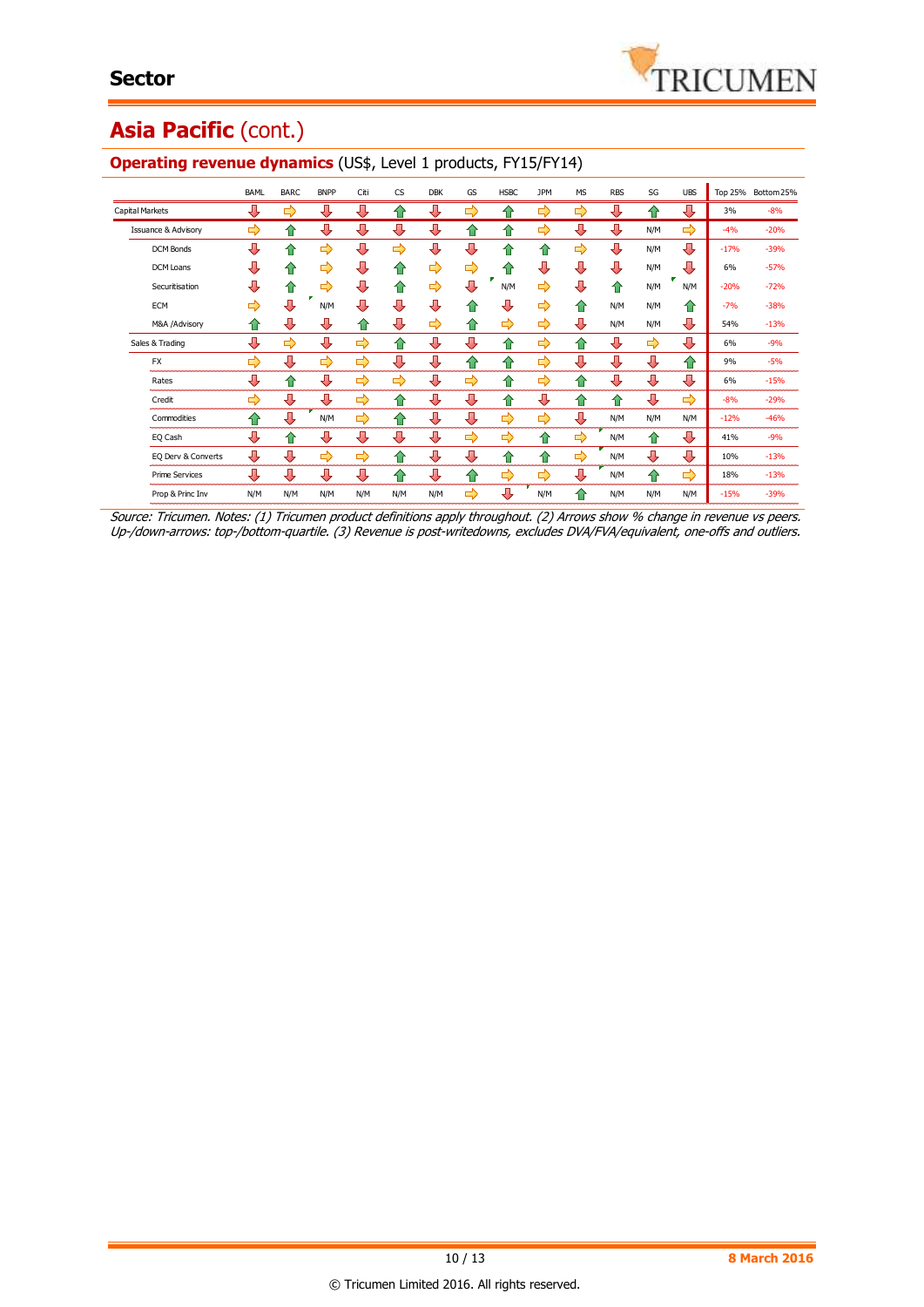

### Asia Pacific (cont.)



Source: Tricumen. Notes: (1) TRIC product definitions, standard deviation, product Level 1; (2) Operating expenses exclude one-off non-operational items, insurance-related benefits & claims, and credit expense/recovery/NPL provisions. Capital expenditure is included as accrued. Litigation expense is allocated to front-line units. (3) positive values indicate outperformance; missing fields indicate that data is not meaningful, or available; (4) outliers are excluded. (5) RBS does not compete in Equities markets.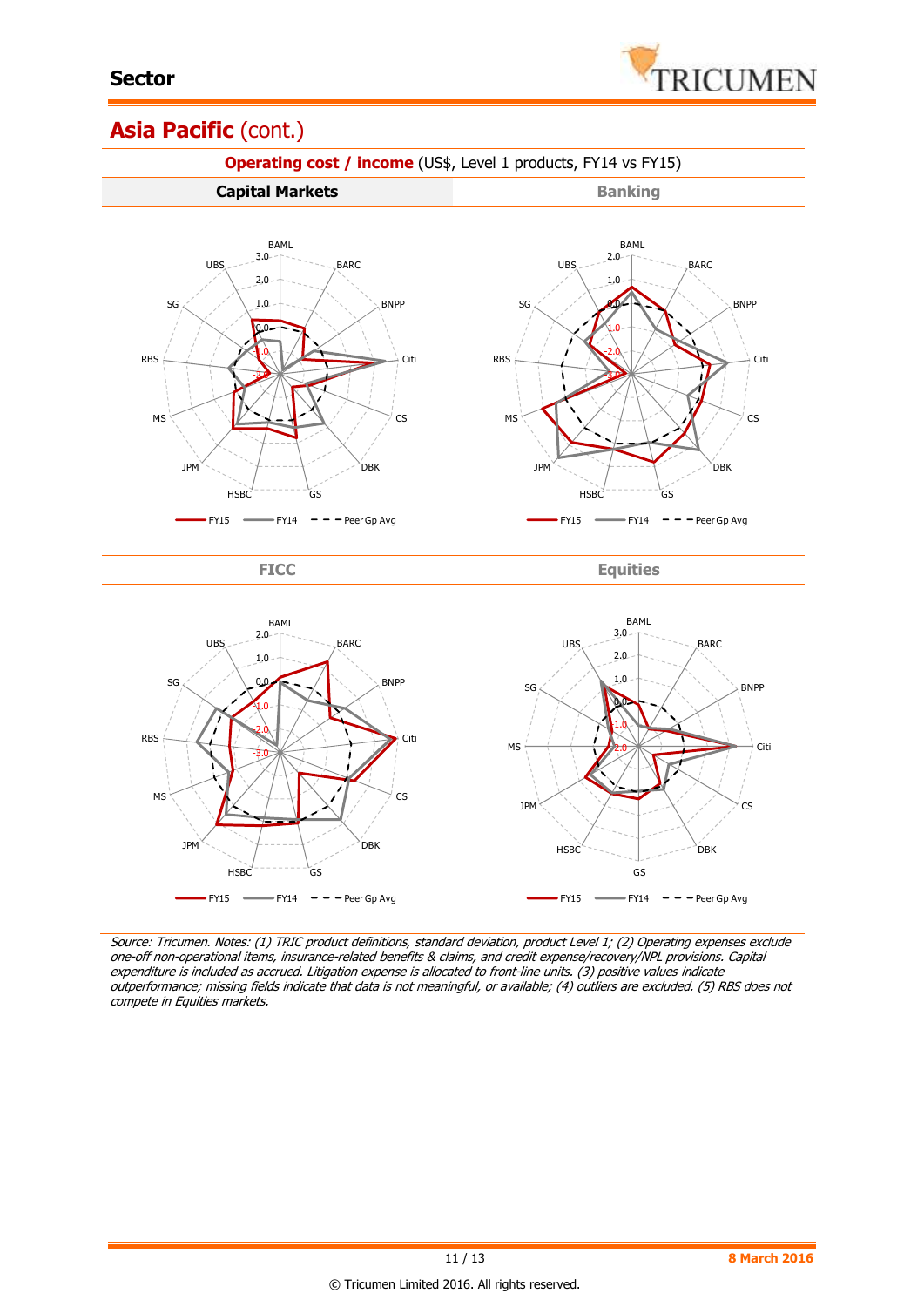

### Asia Pacific (cont.)



Source: Tricumen. Notes: (1) TRIC product definitions, standard deviation, product Level 1; (2) positive values indicate outperformance; missing fields indicate that data is not meaningful, or available; (3) outliers are excluded. (4) RBS does not compete in Equities markets.